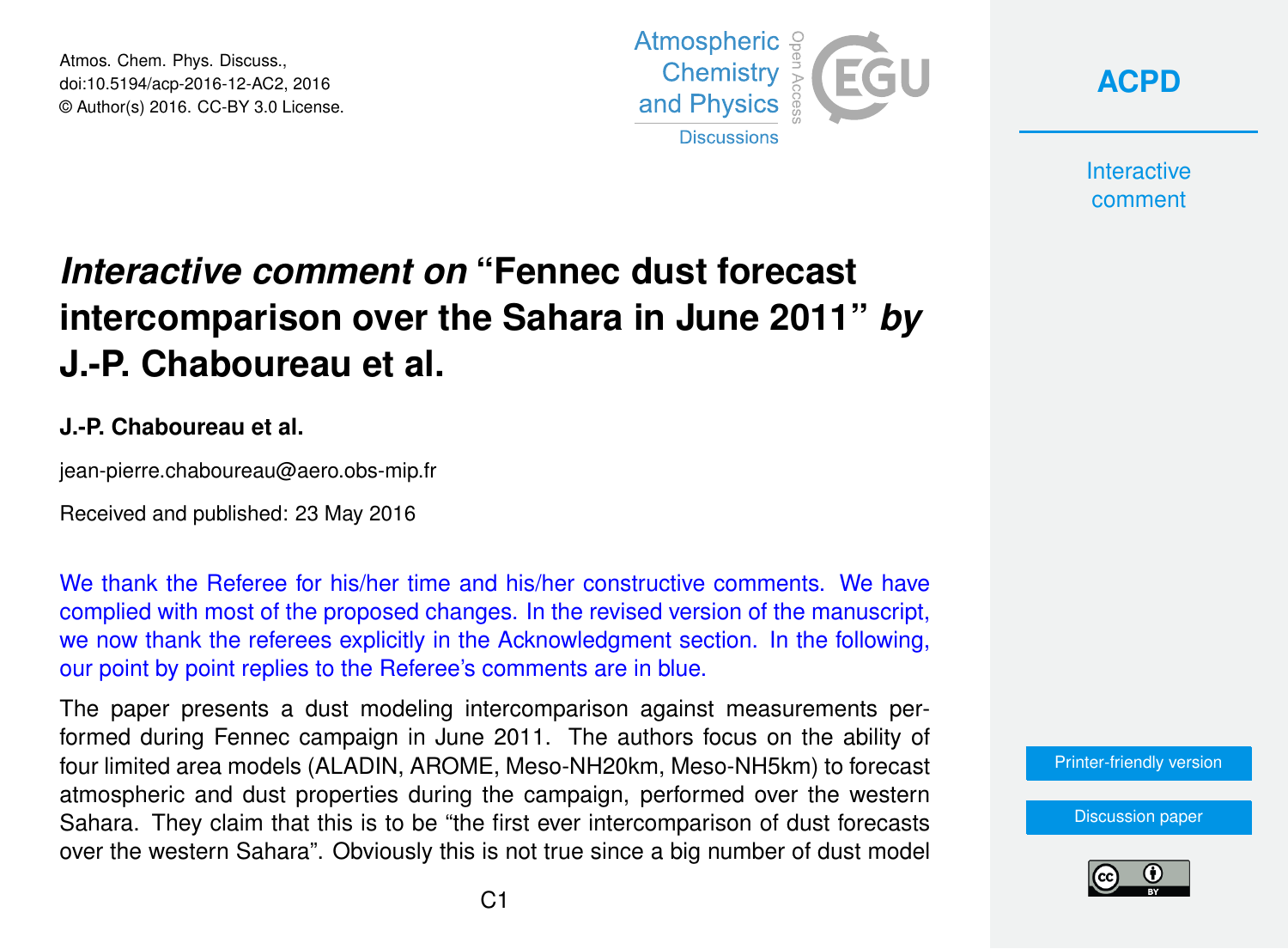evaluation studies as well as operational products for this area are already available based on comparisons with satellite and AERONET data (e.g. SDS-WAS). The possible added value in this work would come from a potential use of the field aircraft measurements for model evaluation. This is partially done in this paper but a larger part of the work is devoted on comparisons with satellites and AERONET.

Furthermore, I am concerned about the low modeling skill that is found in this study which may be due to the inability of the specific models to reproduce the atmospheric dust processes or due to improper configuration of the simulations.

Therefore I would recommend the publication of this paper, after the authors proceed with some major revisions that include:

1. Rerunning the models to homogenize initial conditions, domain setups and increase the forecasting horizon for the high resolution runs. Even though we agree this would be interesting to do, this proposal is definitely beyond the scope of the present paper. Our aim is really to compare the real-time aerosol-related model outputs of the models in the status of development that were in at the time of the Fennec campaign. Comparing those outputs for the current state of these models (some have evolved more than others) would be an entirely different study. Hence, we have decided not to rerun the models as suggested by the referee.

2. Updating satellite products used for the evaluation (e.g. MODIS collection 6, including DB for Terra). We thank the Referee for informing us on this new MODIS collection 6. The comparison with MODIS retrievals was updated using the AOD from the collection 6 from both Aqua and Terra. These products led to improved comparisons with the other AOD retrievals. However, they are still biased low compared to the MISR retrievals. This can be seen in Figures 2, 3, 4, 11, 13 and 15. The relevant comments and conclusions were changed accordingly.

3. Moreover I would suggest that the authors will focus also on the in-situ data provided for specific case studies of particular interest by Ryder et al. (2015). Such **Interactive** comment

[Printer-friendly version](http://www.atmos-chem-phys-discuss.net/acp-2016-12/acp-2016-12-AC2-print.pdf)

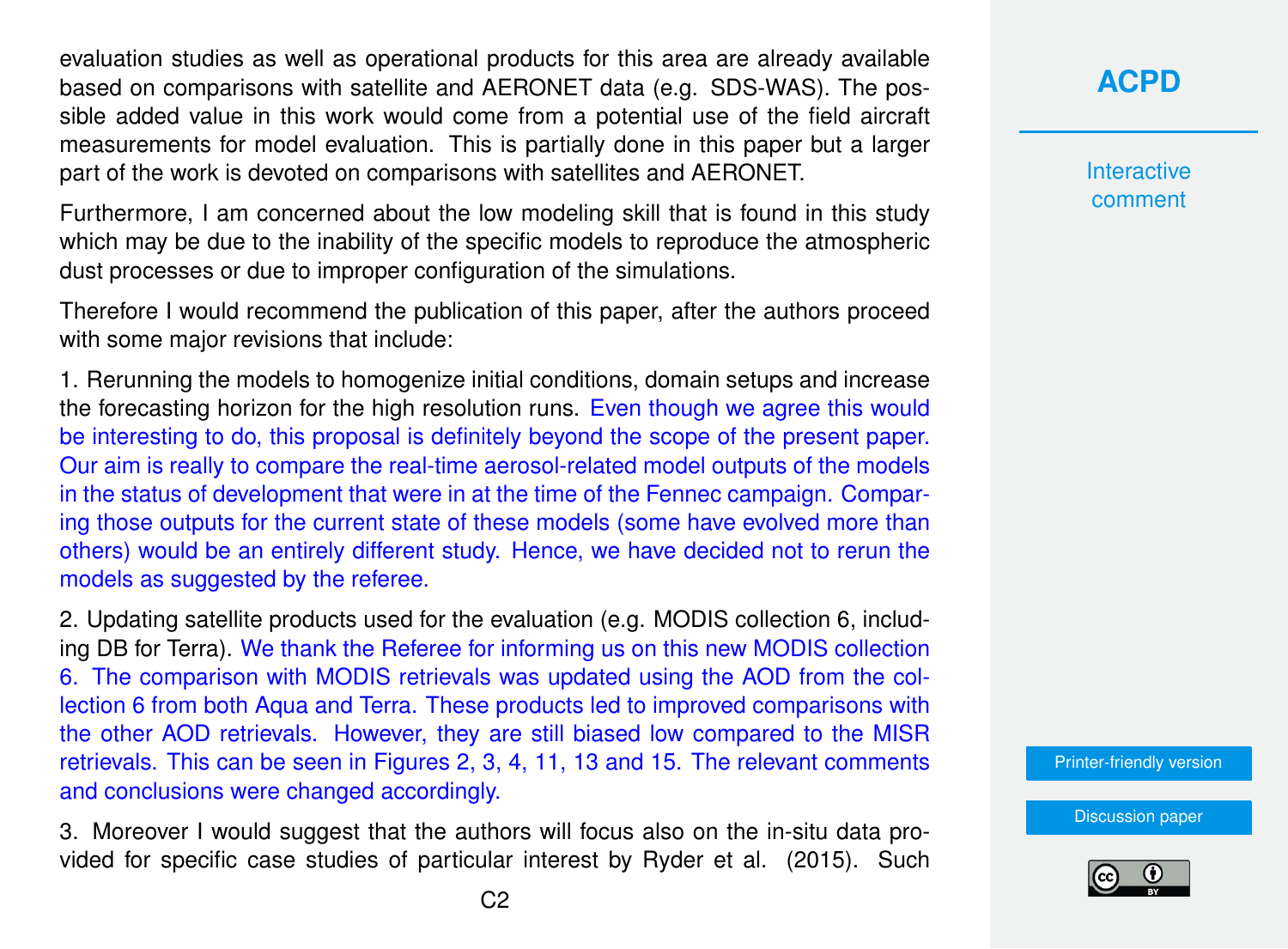analysis could provide more insight on the capabilities and restrictions of each model in reproducing the dust related processes. Thanks for suggesting this. We have not included such a comparison in the paper for the following reasons. Experience shows that such comparison is difficult and not really useful for providing insight into the capability in reproducing the dust related processes at small scales. First of all, such detailed measurements acquired over relatively small areas are often difficult to compare with model outputs at the resolution of the models. In the lower half of the Saharan atmospheric boundary layer (SABL), they are generally representative of local emissions and characterized by large natural variability at the scale of the model mesh, both of these aspects being challenging for mesoscale models (operating in real-time) to capture. In the upper part of the SABL, dust composition in the Western Sahara is dominated by long-range transport and is characterized by a mixture of dust from many remote sources. In this case, in situ observations are representative "averaged" dust characteristics and generally are a better match to the model outputs, which are integrative by nature (at the model resolutions considered here). It is worth noting that the ORILAM scheme (in which the three dust lognormal modes are generated and transported, used in all three models) was thoroughly validated using in situ aerosol measurements acquired in the long-range transport region (i.e. in the Saharan Aerosol Layer) during the AMMA campaign over a long period of time and across a large domain in West Africa (including the southern fringes of the Sahara). Hence in the case of the Fennec campaign, we expect in situ measurements collected from the BAE 146 in the dust long-range transport region (above 2 km agl) to be a good match to the model outputs, and we see no worth in adding the comparison.

Details on the aforementioned suggestions are given below along with other minor comments.

Specific Comments:

Line 16: Please replace extinction with concentrations. Done

## **[ACPD](http://www.atmos-chem-phys-discuss.net/)**

**Interactive** comment

[Printer-friendly version](http://www.atmos-chem-phys-discuss.net/acp-2016-12/acp-2016-12-AC2-print.pdf)

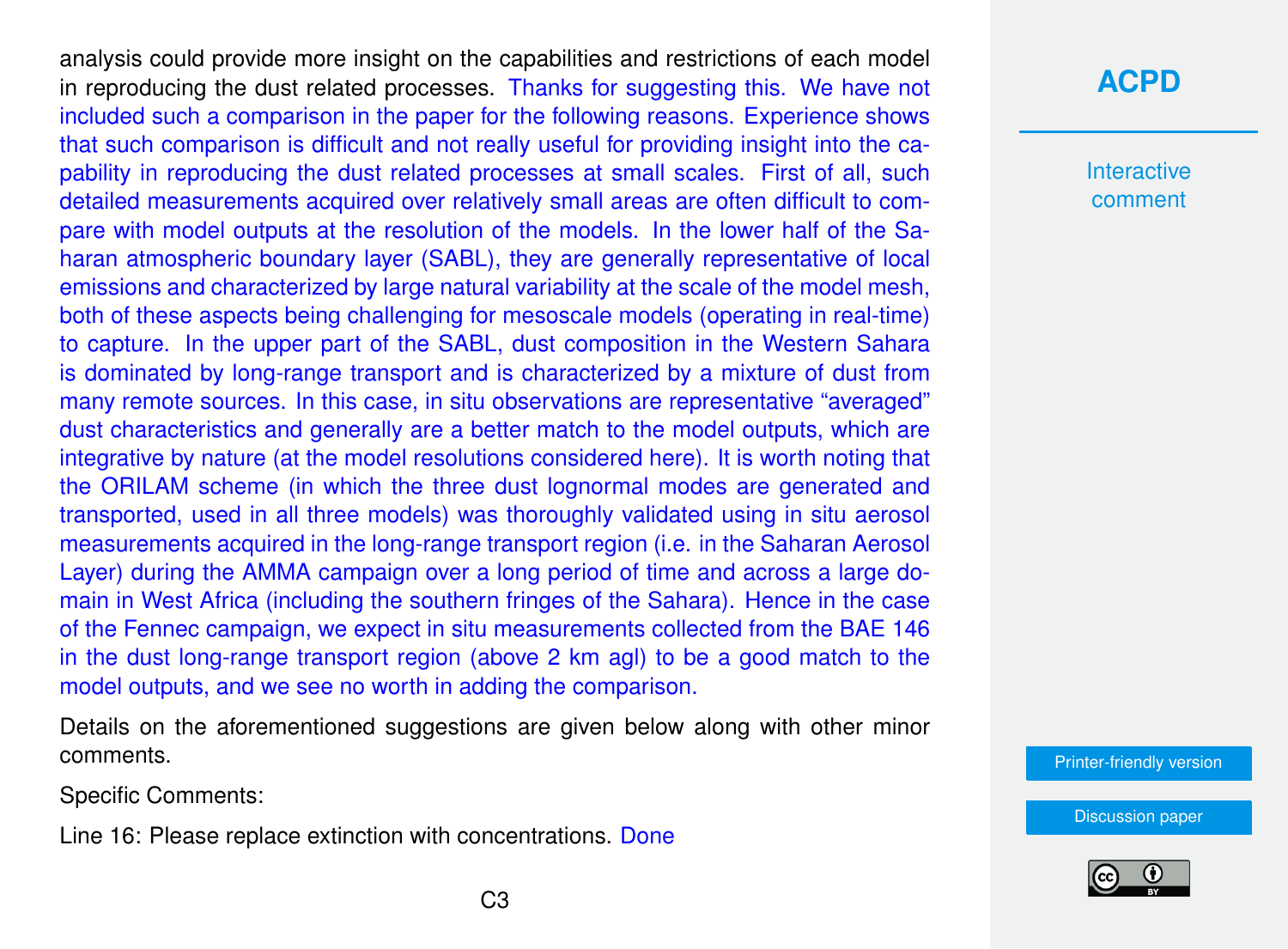Line 53: Two aircrafts. The plurial of aircraft is aircraft.

Line 91: centred – centered. The text was written in British English.

Line 92: What is a "piecewise parabolic method advection scheme" ? It is a classical advection scheme, widely used in the fluid dynamics community.

Line 103: Please give more information on ARPEGE model. ARPEGE is the Météo-France global model (this is now added in the text). In other words, it is the Météo-France equivalent of IFS at ECMWF.

Line 103: There is no use in comparing models with different initial conditions. Even the same model will produce different results when initialized at different times. We do not agree. The "poor-man" ensemble approach has been shown to be extremely useful for advancing knowledge in many fields of the atmospheric science. Our aim is really to compare the real-time aerosol-related model outputs of the models in the status of development that were at the time of the Fennec campaign. That means having to cope with different resolutions, different initial states and different parametrizations.

Line 106: Don't you assume any model spin up time for Meso-NH? By initializing the model every 24 hours you are most probably just interpolating ECMWF data on your domain rather than allowing the higher resolution model to develop its own atmospheric fields. We used three-hourly outputs starting from 3-h lead time for Meso-NH. So we implicitly assumed a spin-up time of less than 3 hours. This is a sufficient time for the model to develop its own fields.

Lines 100-115: Please give also information for the vertical model grid structure. Added.

Lines 137-140: What is the physical meaning of this tuning factor? for adjusting parameterisation ... fixing the (un)known unknown, which is a common practice in a numerical world.

Line 162: "In general, dust is characterized by low values of Ångstrom exponent, less

**Interactive** comment

[Printer-friendly version](http://www.atmos-chem-phys-discuss.net/acp-2016-12/acp-2016-12-AC2-print.pdf)

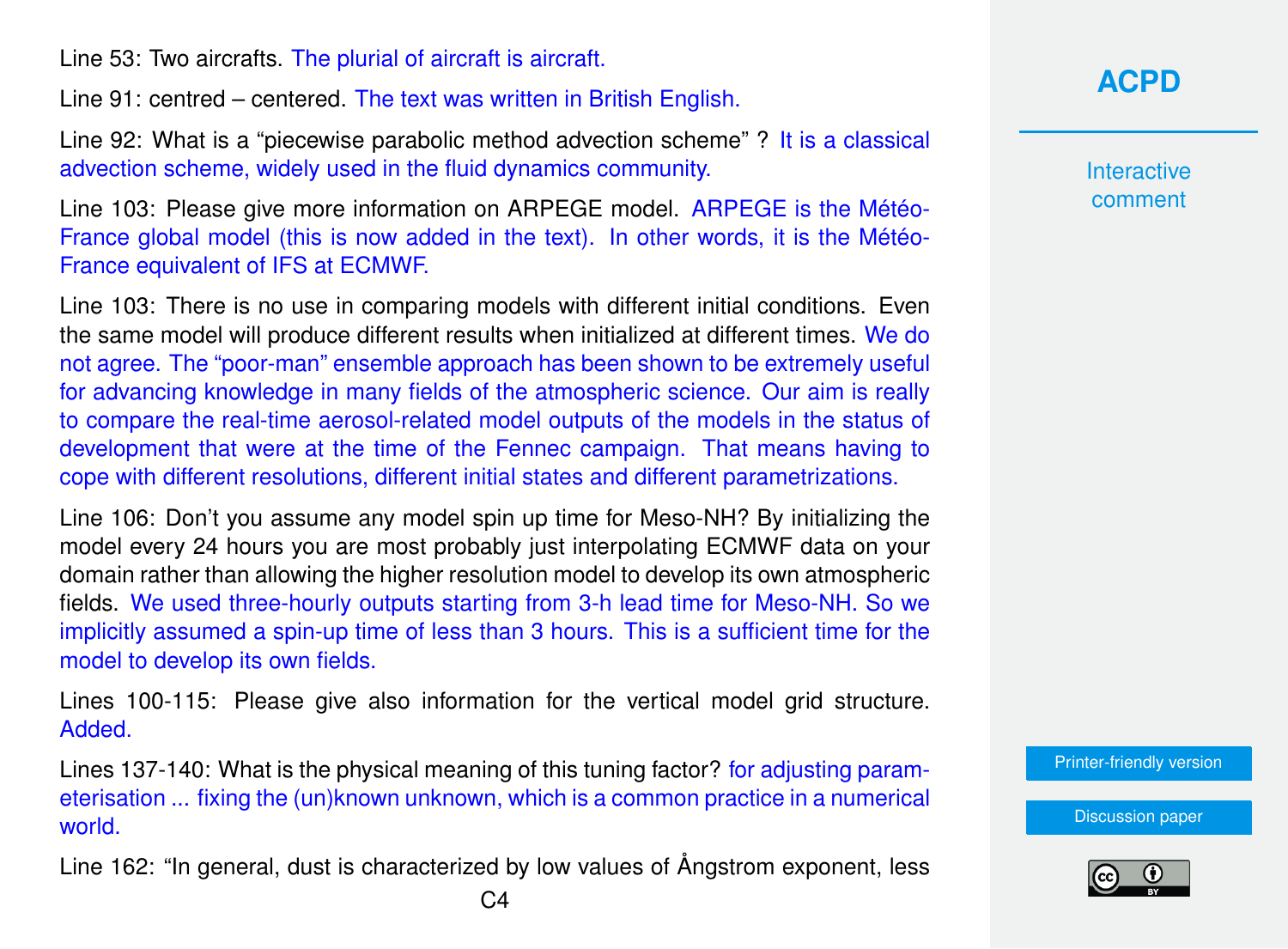than 0.4". Did you filter out AOD measurements with Angstrom  $> 0.4$ ? No - but both AOD and Angstrom are shown explicitly in Fig. 3, though.

Lines 169-172 : Do you consider using updated MODIS DB product from Collection 6 for your comparisons throughout the paper? And please check if Terra DB product is available already. The comparison with MODIS retrievals was updated using the AOD from the collection 6 from both Aqua and Terra.

Line 175: "63% of the MISR AODs fell within 0.05 or 20% of AERONET AODs". This phrase is not clear - please explain further. The sentence refers to Figure 2 of Kahn et al. (2005). To make the sentence more clear, we reworded it as "63% of the MISR AODs fell within the envelope of  $\pm 0.05$  or  $\pm 20\% \times$  AOD of AERONET values".

Lines 233 – 307: Comparison between models and AERONET in section 3.2 indicate a very low modeling skill which makes the analysis presented in the following sections questionable. Point-by-point comparison gives low score often. This is especially true within the dust source regions.

Line 297: "There was no strong contrast in scores between forecasts initialized with ARPEGE and ECMWF nor in forecasts at low and high resolutions". How do you explain this taking also into consideration the model differences mentioned in lines 309-315? We do not expect any linear relationship between the contrast in scores and the number of differences in the model characteristics. The absence of any strong contrast in scores just indicates that the models all have good skill in forecasting dust AOD.

Lines 314-315. I would strongly recommend to run again AROME for Fennec period extending also the modeling domain so that it is comparable to ALADIN. As explained before, this is really out of the scope of the present paper. Note that the AROME domain was the largest possible given the computing capability available to us in 2011. It resulted from a compromise between computing efficiency and the necessity to cover both the dust sources and the location of the Fennec campaign.

## **[ACPD](http://www.atmos-chem-phys-discuss.net/)**

**Interactive** comment

[Printer-friendly version](http://www.atmos-chem-phys-discuss.net/acp-2016-12/acp-2016-12-AC2-print.pdf)

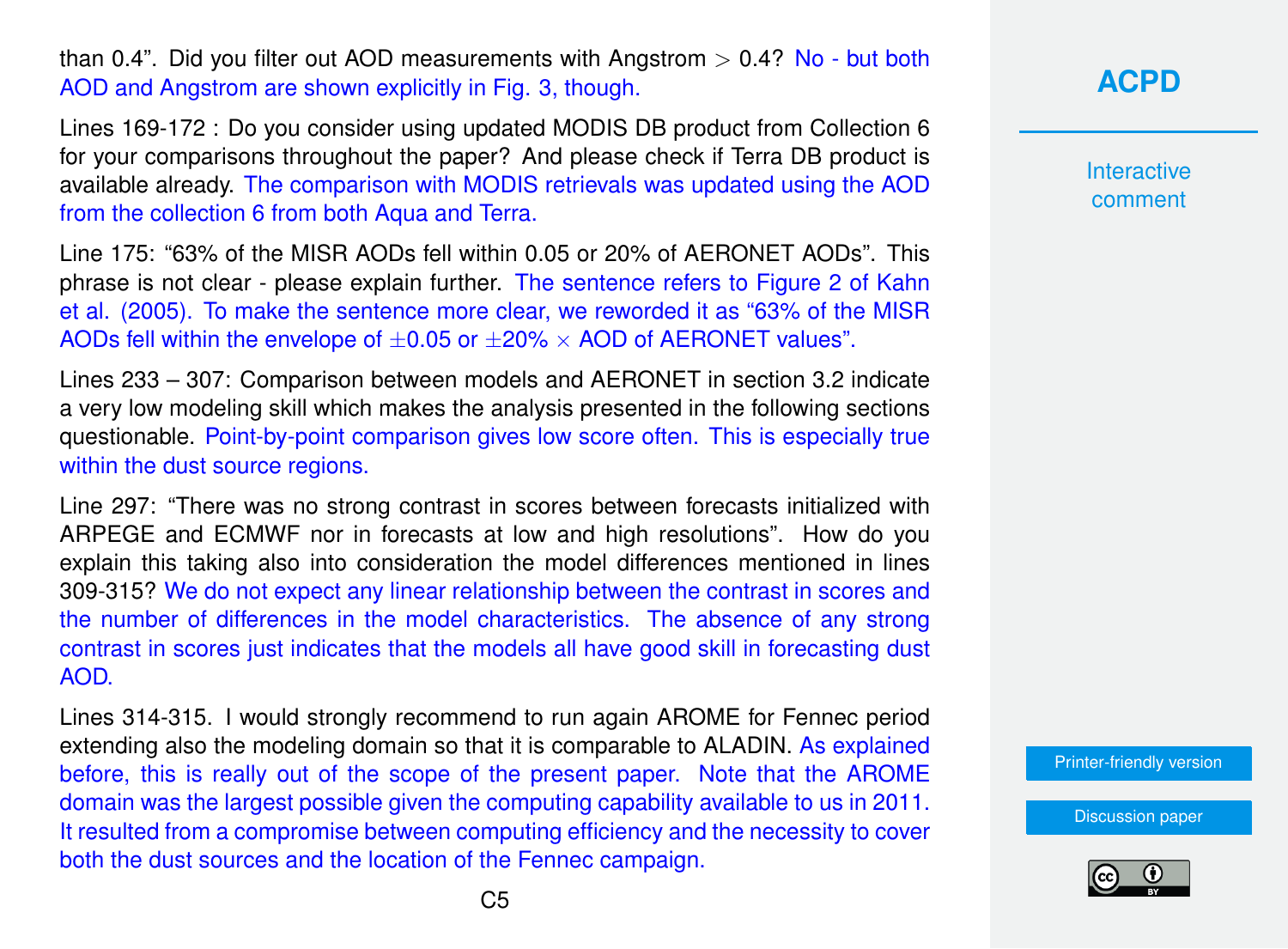Lines 334-335: Why not attributed to LLJ? We visually checked that a standard deviation of 10-m wind speed larger than 3 m/s corresponds well to cold pools, and not to LLJ.

Line 340: "Here, the ITD was defined as the southern limit where the mixing ratio of water vapour at 2m equals 10 g kg-1". At which model? For all the models.

Line 355: Please examine if these are indeed cold pools and explain how they are defined in the models. We checked that these structures are really cold polds, i.e. they are characterized by divergent winds and cold air at the surface.

Line 372-373 : Not clear - Please rephrase. To make the sentence more clear, we reworded it as "The time of the maximum [...] occurred at 12:00 UTC for ALADIN and MNH20 and 00:00 UTC for MNH05."

Lines 410-420: What is the correlation between the wind regimes and dust episode severity? For example if the 6% cold pool corresponds to one or two episodes during the 1 month period this could be a significant contribution. We added "Emission due to cold pools [...], but occurred 13 % of days in June (on 16, 19, 23 and 24 June)"

Lines 457-458: How do you define "rather well" and "remarkably well"? Please use statistical metrics. We added "with maximum errors of less than 4 K" after "rather well". Note that "remarkably well" was already quantified with number as the sentence is "remarkably well, with maximum differences of less than 2 K below 4 km"

Lines 545-546: "AROME was initialized at 18:00 UTC the previous day and was able to forecast the development of the thunderstorms over the Atlas Mountains and the associated cold pools (not shown)". This is an important finding and it is definitely worth showing. This will be the subject of a forthcoming study dedicated to the observations of the cold-pool properties over northern Mauritania and their representation in the models at different horizontal resolutions.

Lines 549-550: "However, the meteorological imprint of the associated density cur-

**[ACPD](http://www.atmos-chem-phys-discuss.net/)**

**Interactive** comment

[Printer-friendly version](http://www.atmos-chem-phys-discuss.net/acp-2016-12/acp-2016-12-AC2-print.pdf)